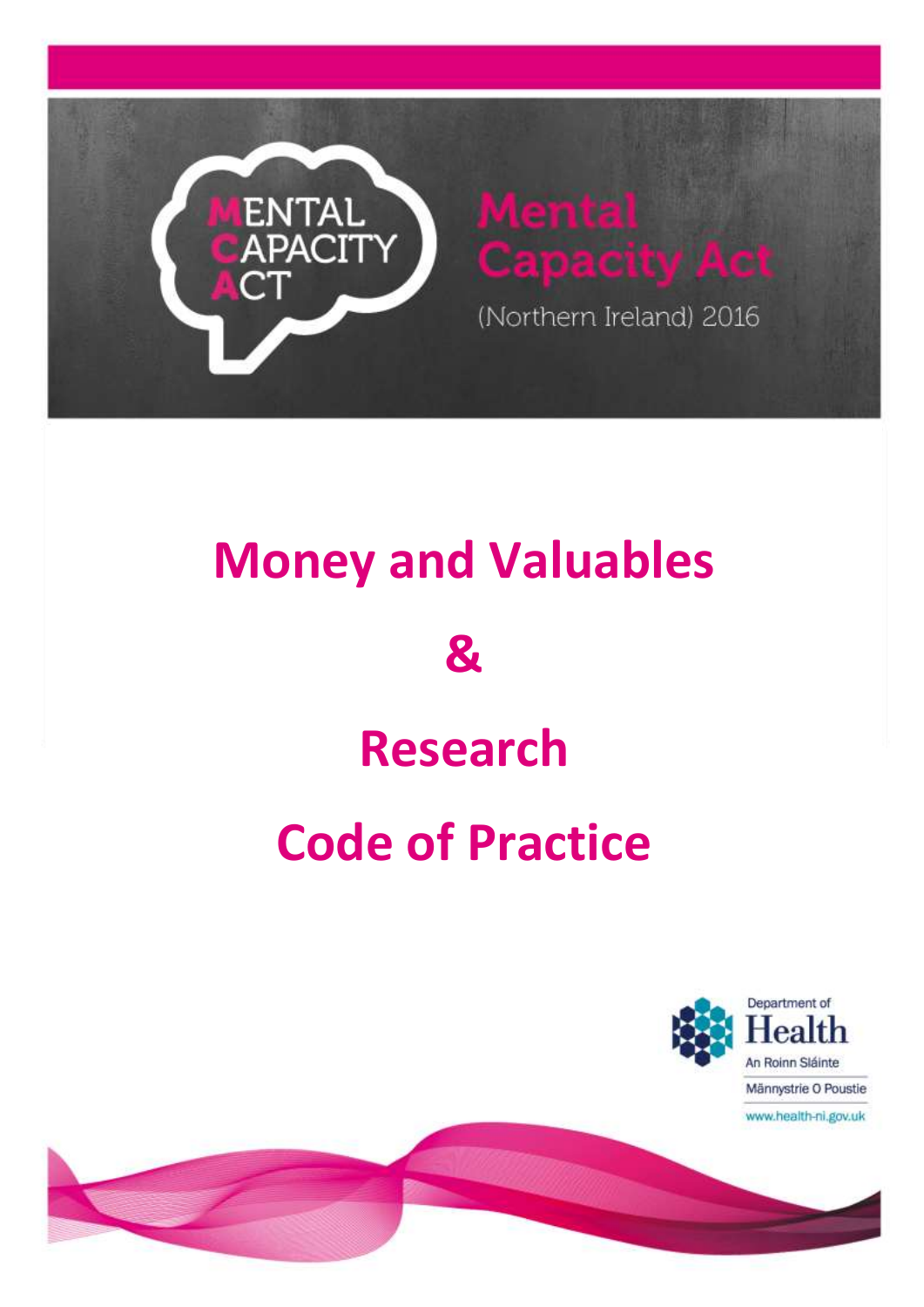### <span id="page-1-0"></span>**CONTENTS**

| Chapter 2. Money and valuables when a patient is a resident or in-patient5 |  |
|----------------------------------------------------------------------------|--|
|                                                                            |  |



© Crown copyright 2019

This publication is licensed under the terms of the Open Government Licence v3.0 except where otherwise stated. To view this licence visit – [www.nationalarchives.gov.uk/doc/open-government-licence/version/3/](http://www.nationalarchives.gov.uk/doc/open-government-licence/version/3/)

Where we have identified any third party copyright information, you will need to obtain permission from the copyright holders concerned.

Any enquiries regarding this document should be sent to us at – [MCAimplementation@health-ni.gov.uk](mailto:MCAimplementation@health-ni.gov.uk)

You can download this publication from our website at – [www.health-ni.gov.uk/publications](http://www.health-ni.gov.uk/publications)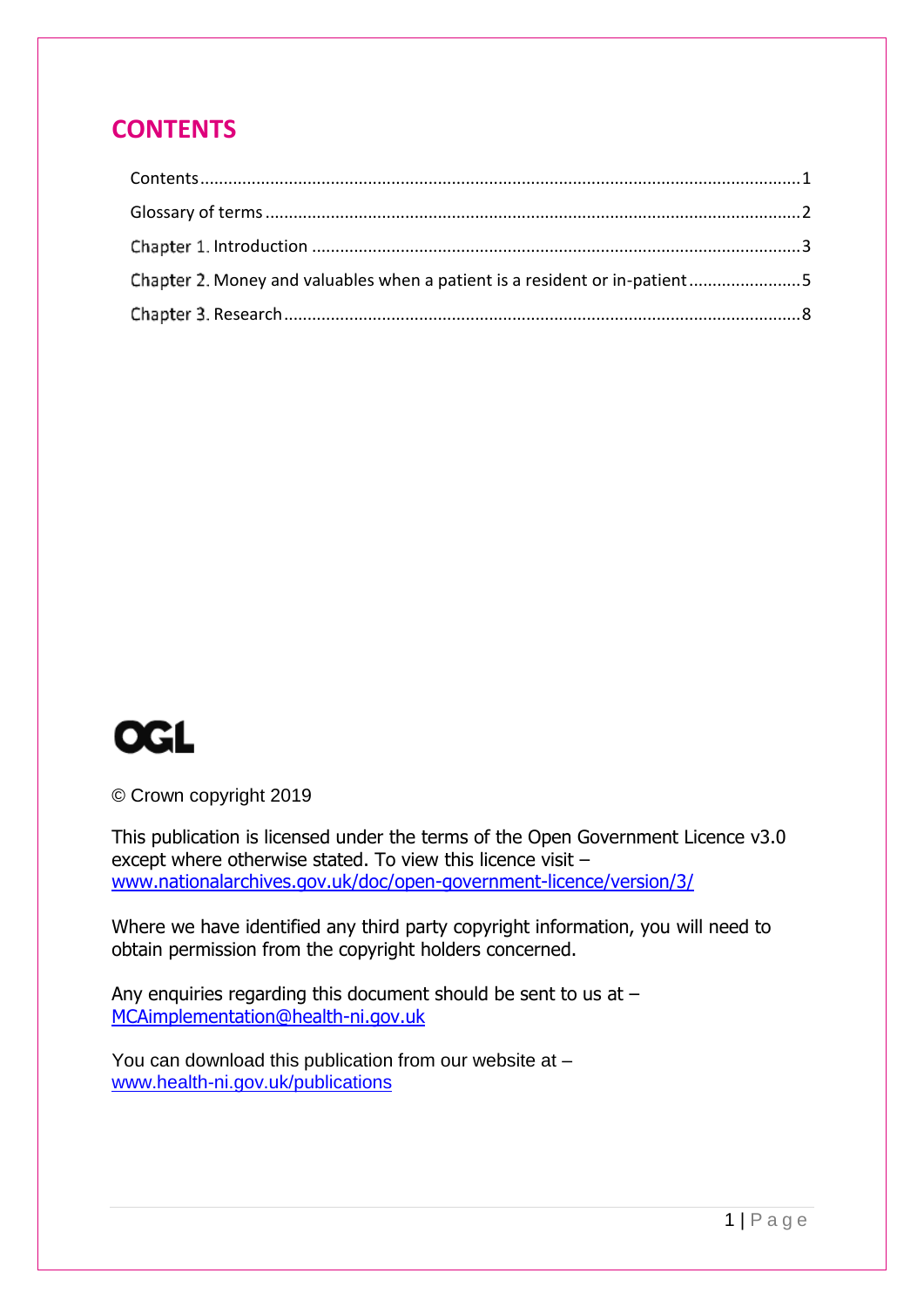### <span id="page-2-0"></span>**GLOSSARY OF TERMS**

| the Act                       | the Mental Capacity Act (Northern Ireland) 2016                                                                                                |
|-------------------------------|------------------------------------------------------------------------------------------------------------------------------------------------|
| appropriate body              | a person or a body designated as an appropriate body<br>by an HSC Trust or a University                                                        |
| best interests                | holistic consideration of all relevant factors,<br>a<br>including special regard for P's wishes, feelings, beliefs<br>and values               |
| D                             | usually the person doing an act                                                                                                                |
| the Department                | the Department of Health (Northern Ireland)                                                                                                    |
| emergency                     | where delaying with a deprivation of liberty to put in<br>place certain additional safeguards would cause an<br>unacceptable risk of harm to P |
| formal assessment of capacity | an additional safeguard                                                                                                                        |
| P                             | a person who is over the age of 16 and lacks capacity                                                                                          |
| protection from liability     | a limited protection from civil or criminal liability                                                                                          |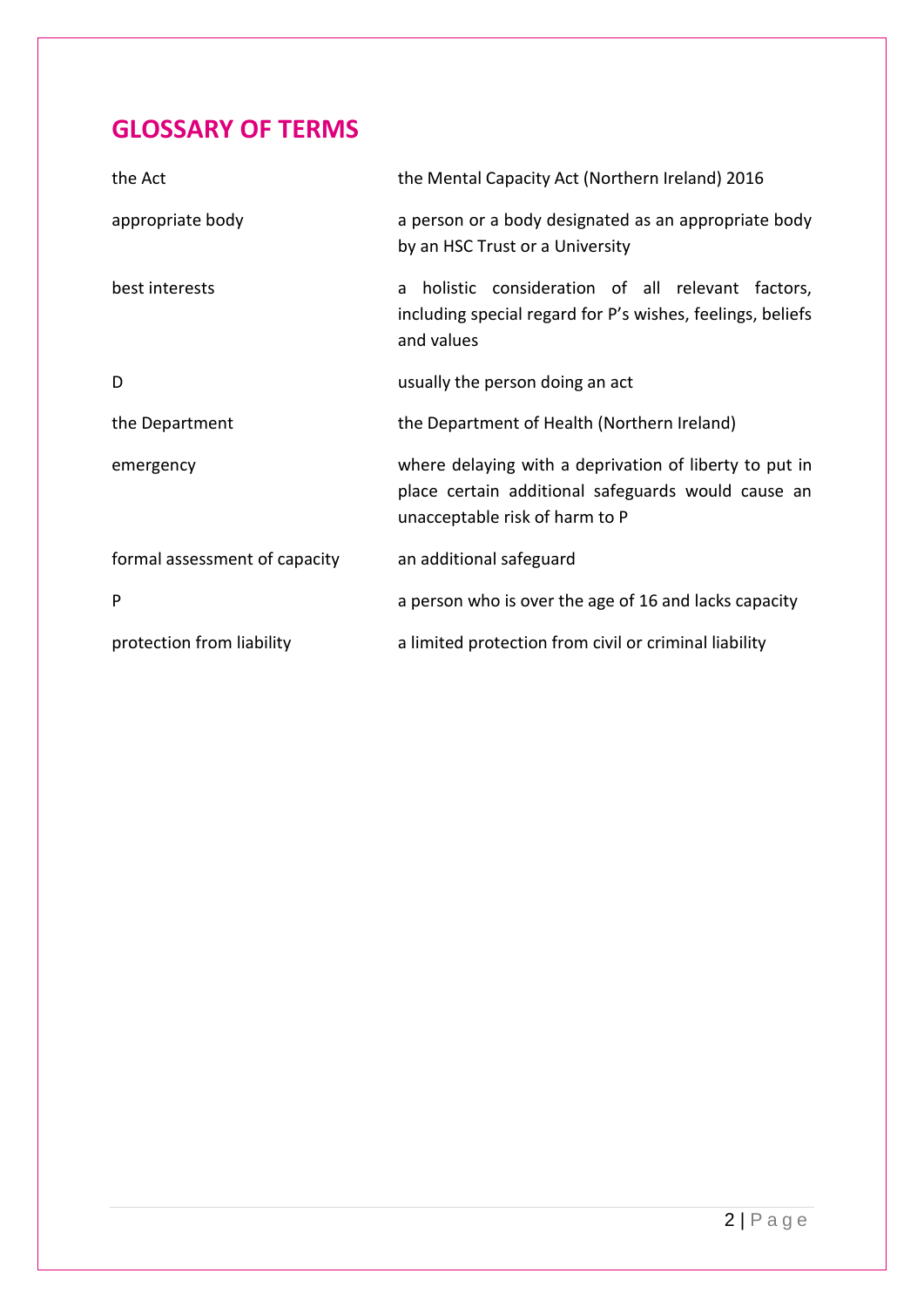## <span id="page-3-0"></span>**Chapter 1. INTRODUCTION**

#### **Introduction**

- 1.1. The Mental Capacity Act (Northern Ireland) 2016 provides a statutory framework for people who lack capacity to make a decision for themselves and for those who now have capacity but wish to make preparations for a time in the future when they lack capacity.
- 1.2. The legal framework provided by the Act is supported by this Code of Practice which provides practical information for how the Act works. **This Code supports Phase 1 of the implementation and commencement of the Act only.** In particular, this Code focusses on how the provisions relating to **money and valuables and research** work.
- 1.3. Section 288 of the Act requires the Department of Health to prepare one or more Codes of Practice which must be laid before the Assembly, which can vote to have the Code(s) withdrawn. This Code meets these requirements.
- 1.4. Section 289 of the Act provides that the Code has a statutory force, meaning that certain people have a legal obligation to have regard to the Code when working with people who lack, or may lack, capacity to make decisions for himself or herself.
- 1.5. This introductory chapter provides a brief overview of the legal status of this Code, how the Code should be used, who it is for and what is in the Code.

#### **The legal status of the Code**

- 1.6. The Act, and therefore this Code, applies to anyone who is present in Northern Ireland, disregarding where a person may be from or where he or she is habitually resident.
- 1.7. Section 289 of the Act provides that anyone who acts in a professional capacity, for remuneration, as an attorney under an enduring power of attorney or as a trust panel member, must have regard to this Code. This is particularly relevant where the Act requires a person to act reasonably, appropriately or practically, as the Code provides guidance of what this is.
- 1.8. The Code is not the only support material for people who work with persons who lack, or may lack, capacity. Consideration must also be given to other relevant material from the Department of Health, the Department of Justice, regulatory bodies and employers.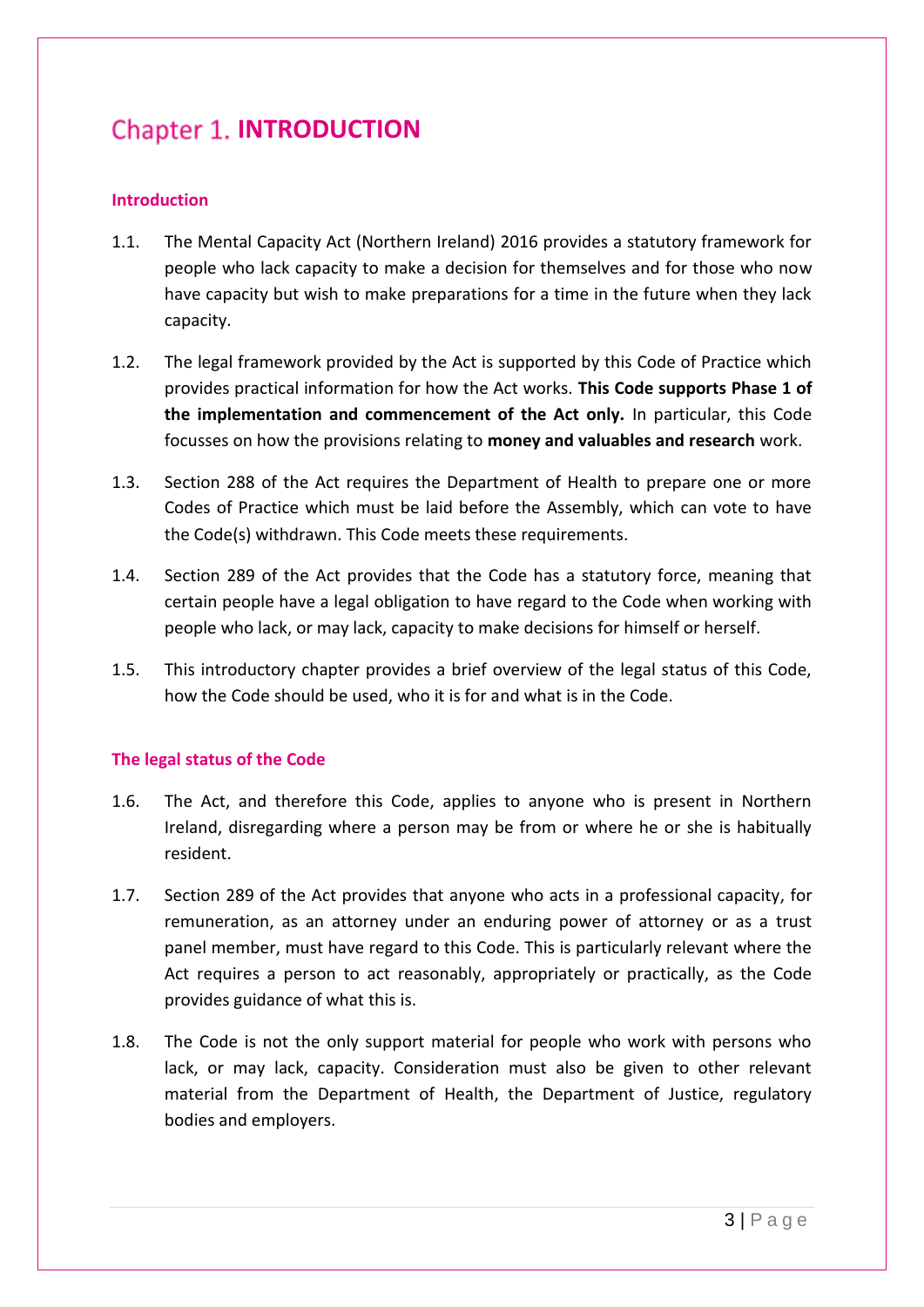#### **Using the Code of Practice**

- 1.9. Throughout this document the Code of Practice is referred to as "the Code" and the Mental Capacity Act (Northern Ireland) 2016 is referred to as "the Act". A person who lacks capacity is referred to as "P" and the person who carries out an act as "D". A glossary of terms used in the Code can be found immediately after the index, before this chapter.
- 1.10. This Code provides an overview of the relevant provisions of the Act to help those who need to work with persons who lack, or may lack, capacity **in relation to money and valuables and research**.

#### **Code for money and valuables and research – additional information**

1.11. In addition to this Code there is a further Code of Practice relating to Deprivation of Liberty. That Code provides guidance on capacity, capacity assessments, best interests and other aspects. This Code must be read in conjunction with relevant chapters in the deprivation of liberty Code.

#### **Who is the Code for?**

- 1.12. The Code is not designed to provide help and support for P or P's relatives or friends, nor to explain or provide the reasoning behind the provisions of the Act.
- 1.13. The purpose of this Code is to help those who work with persons who lack, or may lack, capacity in the context of money and valuables and research.

#### **Contents of the Code**

- 1.14. The Code provides detail on the relevant provisions of the Act which relate to money and valuables and research. This Code provides specific details and must be read with relevant chapters of the deprivation of liberty Code of Practice.
- 1.15. **Chapter 2** describes what acts can be done in relation to a person's money and valuables if the person is an in-patient in a hospital or a resident in a residential care or nursing home, and lacks capacity in relation to the management of their financial affairs.
- 1.16. **Chapter 3** explains provisions for research in relation to persons who lack capacity.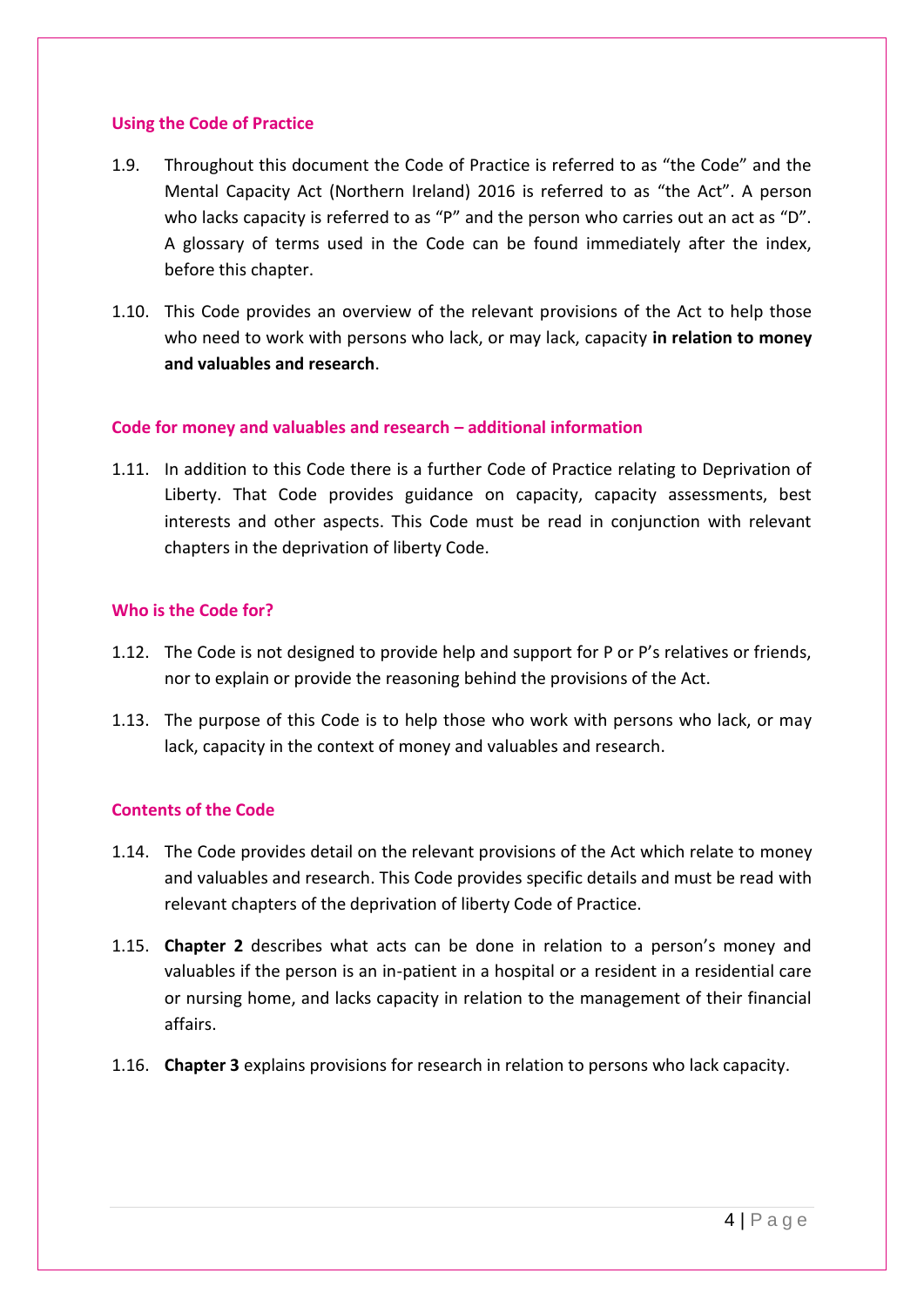## <span id="page-5-0"></span>**Chapter 2. MONEY AND VALUABLES WHEN A PATIENT IS A RESIDENT OR IN-PATIENT**

#### **Introduction**

- 2.1. The Act provides for the spending of a person ("P") who lacks capacity's money and valuables in certain circumstances and for certain things. The managing authority of a hospital or care home may receive and hold money and valuables for P and spend it for the benefit of P. This chapter provides how P's money and valuables can be held and used when P is a resident or an in-patient.
- 2.2. Valuables may mean different things to different people. For the purpose of this chapter a valuable is an item of worth, an item of personal property or a costly article of personal effect.

#### **Money and valuables**

- 2.3. The managing authority of a hospital or care home (both residential and nursing) can hold and receive money and valuables on behalf of P up to a maximum value of £20,000 (unless it has the consent of the RQIA). The managing authority may also spend the money and dispose of any valuables if this would benefit P. This may, for example, include using P's money to buy new clothes for P or to sell a nonsentimental valuable so a new TV can be bought for P.
- 2.4. The managing authority of a hospital or care home means the person registered as the person who manages the establishment or the person registered as the person who carries on the establishment. This person, or persons, must be registered to operate the hospital, residential care or nursing home.
- 2.5. If a residential care or nursing home carries out services commissioned from a HSC trust the managing authority of the home is still the person registered as the person managing the home or carrying on the home. The trust does not become the managing authority in such circumstances. Similarly simply because a trust places a person in a residential care or nursing home does not make the trust the managing authority.
- 2.6. When spending money or selling valuables the managing authority must consider the sentimental value of the things being disposed of. The sentimental value depends on the individual circumstances, but, in general, if P would have been unwilling to part with the item if P had capacity it should be considered sentimental. The managing authority must also consult P's nominated person, if one is appointed and if it is reasonable and practicable to do so. The managing authority cannot use P's money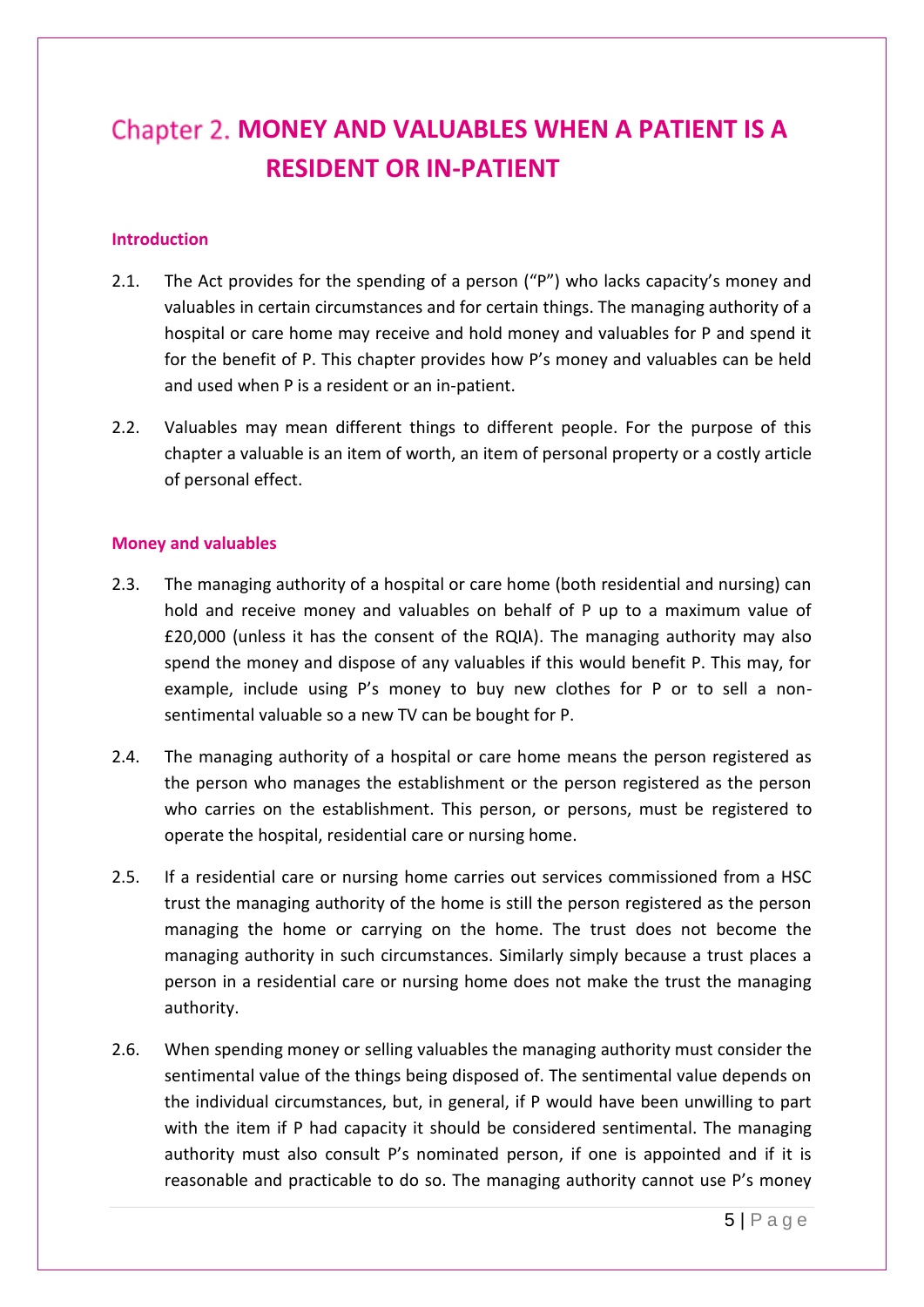or valuables in a way which would limit P's future options, unless it is to meet a contractual commitment or to ensure P's best interests.

2.7. If the combined total of the money and valuables for one individual exceeds £20,000 consent from the Regulation and Quality Improvement Authority ("RQIA") is required. The purpose of requiring consent is to ensure that only hospitals and residential care or nursing homes with adequate procedures can hold money and valuables over such amounts. RQIA's role is not to determine if holding the money or valuables are in the person's best interests or to decide (or approve) how the money or valuables should be used. It is merely to ensure that there are procedures that protect the person from unwarranted loss.

#### **Power to act**

- 2.8. The managing authority has a specific statutory power to receive, hold and spend or dispose of money or valuables. There is no need to rely on the protection from liability provided by section 9 of the Act. However, any acts done must adhere to the principles of the Act, P must lack capacity and the act must be in P's best interests. Also, any decision made by the court on behalf of P or any decision made by an enduring power of attorney or by a controller takes precedence over the power.
- 2.9. The power in relation to money and valuables cannot be used to pay for regular cost in relation to the care and treatment of P, such as residential or nursing care home fees. This includes costs in relation to assessed needs that would be provided for even if P did not have any money to spend.
- 2.10. Costs that are expected to be included in such fees, such as routine upgrading of paint or wallpaper, the provision of mobility aids, high profiling mattresses should not be considered as a separate expenditure that could be spent on behalf of the individual from their own resource. Other, non-essential, furnishings such as TVs, radios or internet access that would normally not be included in fees would be appropriate, if spending such money would be in P's best interests.

#### **Holding of money and valuables and record keeping**

- 2.11. A managing authority that holds money and valuables for P must do so securely, such as keeping the money and valuables in a safe place. The way the managing authority considers safe should be clear in the authority's policies. Any losses of money or valuables are the responsibility of the managing authority which must replace any losses.
- 2.12. A managing authority must also keep records of what money and valuables has been received, where it is being stored, when it was received, how, why and by whom it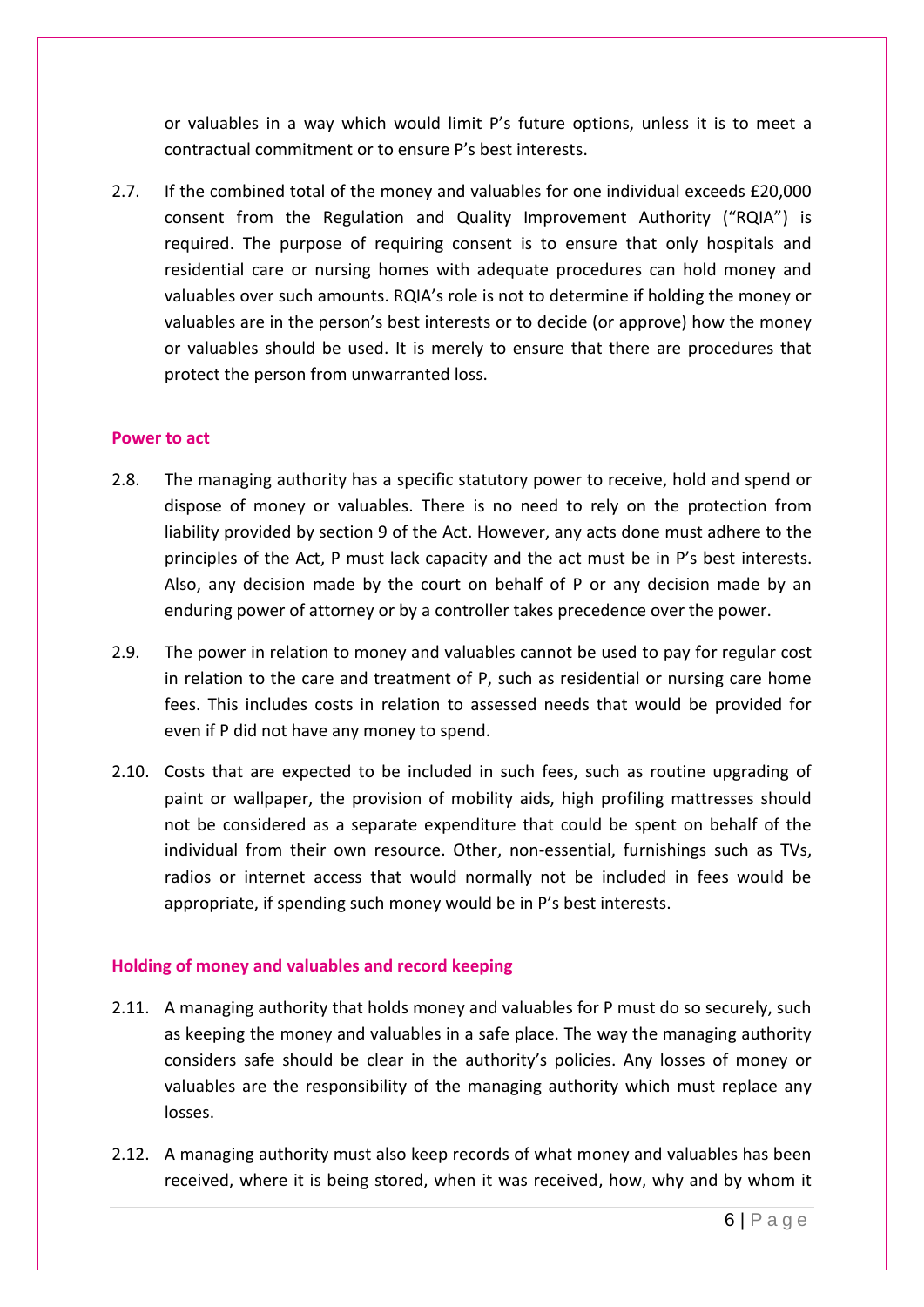has been spent or disposed of and the reasons for expenditure or disposal. An annual return must also be sent to the RQIA upon their request, and include such information as they require.

#### **Oversight**

- 2.13. The RQIA has an oversight function in relation to P's money that is being held or used by managing authorities. The managing authority must be aware of its responsibility to comply with the requirements of the Act and the requirements to send relevant information to the RQIA. The RQIA can also consent to money and valuables exceeding £20,000 being received and held on behalf of P. When RQIA considers such consent requests it must consider if the hospital or care home can safely store the money and valuables.
- 2.14. The provisions in relation to money and valuables means that there is no requirement to refer the routine handling of money and valuables under the limit of £20,000 to the High Court. Neither is there a requirement for the handling of money and valuables with a value over £20,000 to be referred to the High Court if the RQIA has consented to the handling.
- 2.15. The purpose of RQIA consent is not to make individual decisions in relation to specific money queries. Rather, it is a high level oversight role. If a residential care, nursing home or hospital has been compliant and can show good working practices in relation to money and valuables, consent should in general be provided. Only where the RQIA is of the belief that providing such consent would jeopardise P's assets should consent be withheld.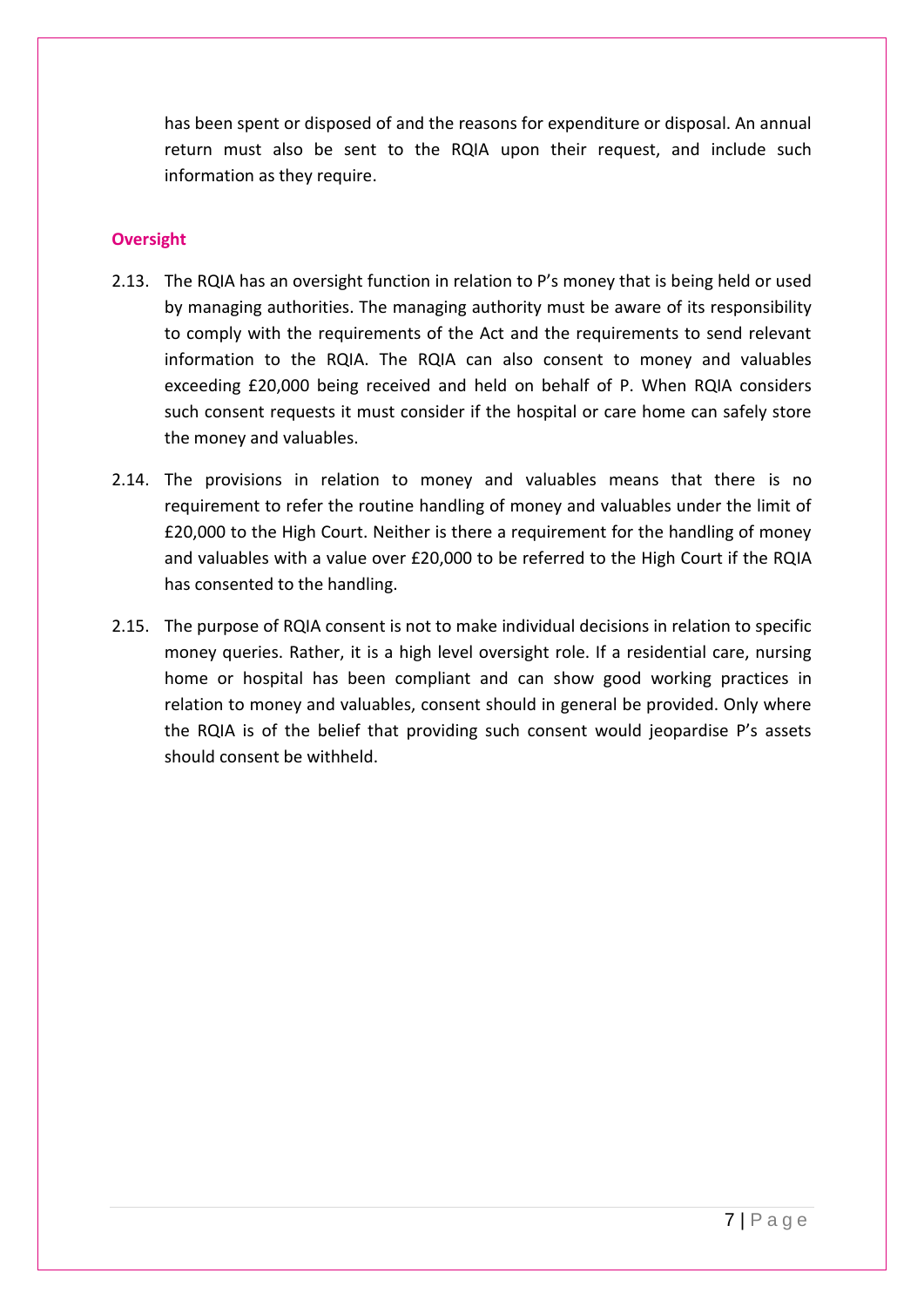## <span id="page-8-0"></span>**Chapter 3. RESEARCH**

#### **Overview**

3.1. Part 8 of the Act provides when research can be done on, or in relation to, a person ("P") who is 16 and over and lacks capacity to consent to the research. This chapter sets out what is research, when research can be done and what procedures needs to be followed when carrying out such research.

#### **What is research?**

- 3.2. Research that requires consent of the person involved in the research is not lawful unless the person has provided consent. If the person lacks capacity in relation to the research he or she is unable to consent. In such circumstances the research can go ahead without the person's consent only if the conditions outlined below are met. It is important to note that a lack of objection or lack of resistance can never be interpreted as consent.
- 3.3. Some research does not require the consent of the person subject to the research and can therefore be done without consent and without the safeguards in this chapter. This includes:
	- a. some research including anonymised data (e.g. statistics);
	- b. research using confidential patient information under the Health Service (Control of Patient Information) Regulations 2002; and
	- c. research with anonymised human tissues under the Human Tissue Act 2004.
- 3.4. Clinical trials under Medicines for Human Use (Clinical Trials) Regulations 2004 are not research and are not governed by this chapter. Clinical trials are subject to its own rules and regulations and guidance should be sought from professional bodies and health and social care guidance before such trials are carried out.

#### **Criteria for research**

- 3.5. For research in relation to a person who lacks capacity to be lawful the interests of P must at all times be assumed to outweigh those of science and society and:
	- a. it must be connected with the condition which is the cause or contributed to an impairment of, or a disturbance in the functioning of, the mind or brain ("impairing condition") or its treatment;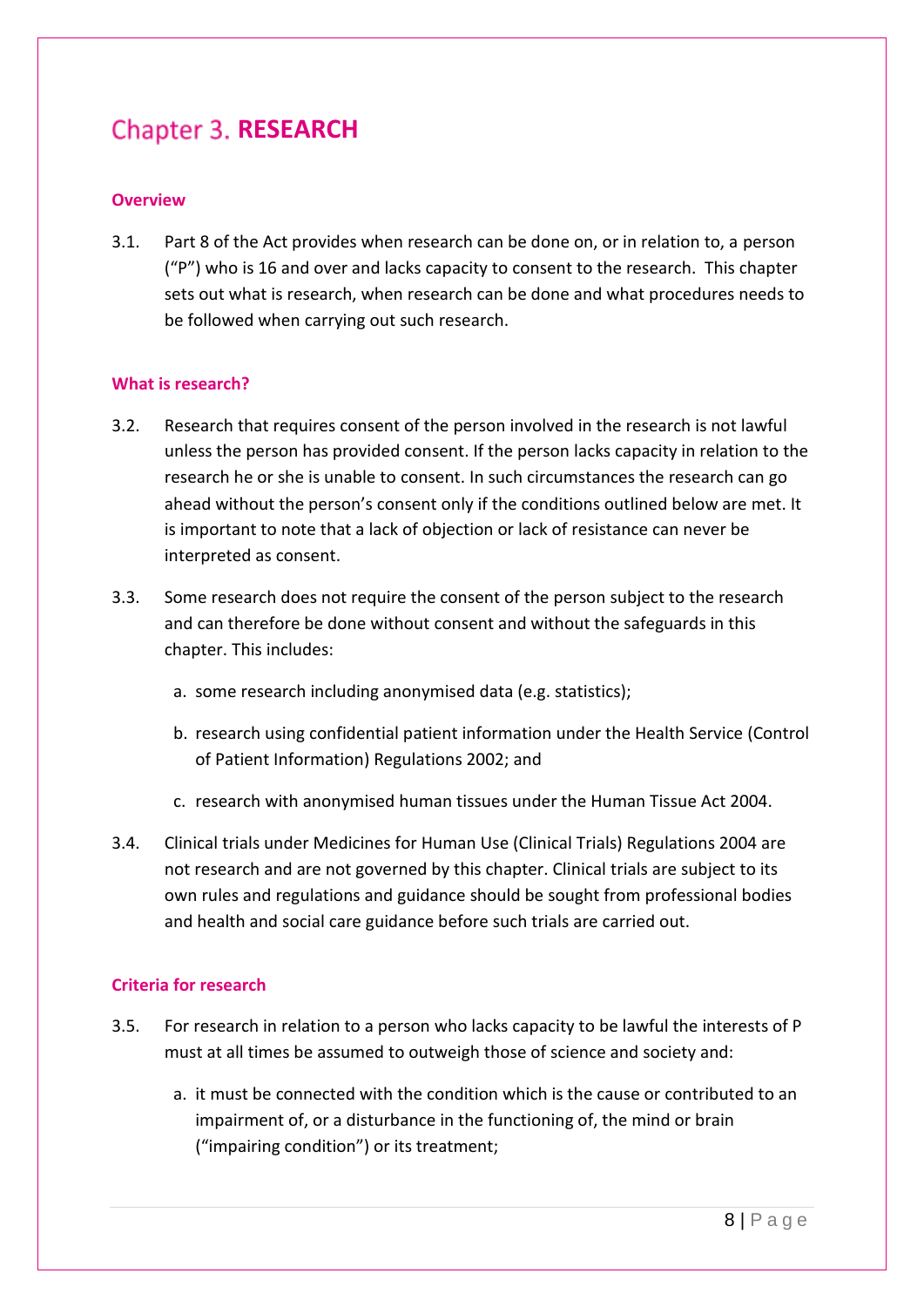- b. there must be reasonable belief that research of comparable effectiveness cannot be carried out if the project has to be confined, or relate, to persons who have capacity to consent only;
- c. it must have the potential to benefit P and that the burden of the research project is proportionate to the benefit or be intended to provide knowledge of causes or treatment, or care, of persons affected by same or similar conditions as P;
- d. nothing can be done to P to which P appears to be objecting except for where the act is done to prevent harm or to reduce pain or discomfort;
- e. nothing can be done to P which is contrary to an effective advance decision to refuse treatment;
- f. nothing can be done to P which is contrary to a written statement made by P when P had capacity; and
- g. if P indicates (in any way) a wish to be withdrawn from the project P must be withdrawn without delay.
- 3.6. In addition to meeting the criteria above the research project must also be approved by an appropriate body and the researcher must consult others before commencing the research.

#### **Approval by an appropriate body**

- 3.7. For research in relation to P to be lawful it has to be approved by an appropriate body. The body must consider a request for research and ensure that the criteria noted above are met before providing its approval.
- 3.8. An appropriate body is a person, committee or other body which has been established to advise on matters relating to ethics of intrusive research in relation to persons who lack capacity. This can be a University or HSC Trust ethics committee or similar body. The appropriate body has to be recognised as an appropriate body by the Department of Health.

#### **Consultation with others**

3.9. After receiving approval for a research project but before commencing the research the researcher must consult with a person who is engaged in caring for P or is interested in P's welfare. This person cannot be engaged with P in a professional capacity and must be prepared to be consulted by the researcher. However, the person can be an attorney under an enduring power of attorney, a deputy or P's